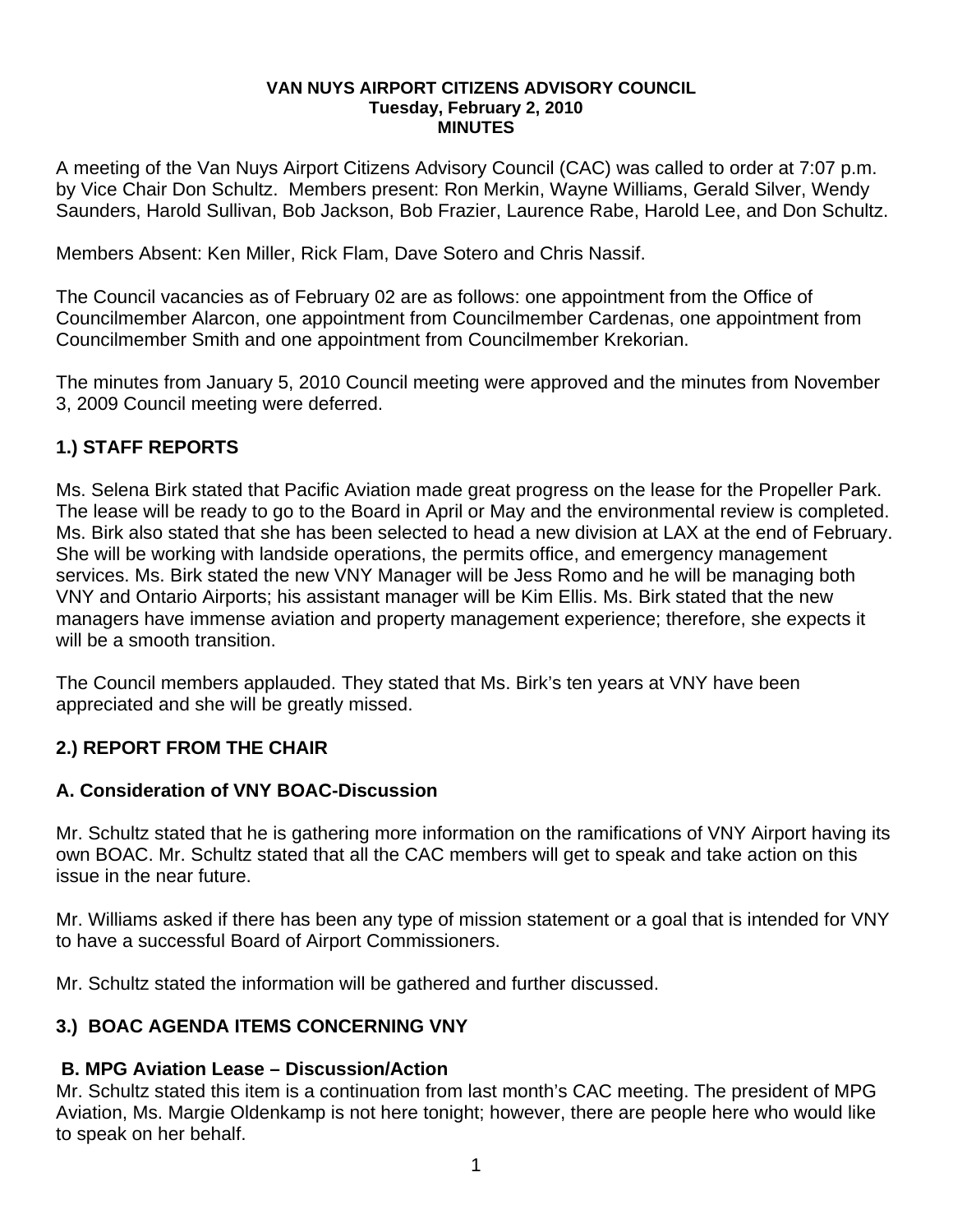Mr. Ron Spindler, Ms. Oldenkamp's partner stated that the VNY Staff has been exceptional on this matter; however, their hands have been tied. There are people at VNY who have concerns regarding this 15 year lease. Mr. Spindler stated that they have made the dollar value improvements to the land that was required for a 30 year lease and now they have to figure out how to amortize the improvements in a shorter period of time. Mr. Spindler stated that he recalls that the rates are a little bit more than what they are paying now; however, when taking the deficit recovery into account it will most likely be a lot more.

Mr. Lee asked when MPG spent the monies on improvements for a 30 year lease, did they do any correspondence regarding that and did LAWA agree on a 30 year lease and then retract on it.

Mr. Spindler stated he does not think LAWA retracted the lease, it was just never signed. Three years ago, the lease came to MPG for signature; the only thing that was left out was the rental rate per month. MPG signed and sent it back to LAWA; we have been negotiating ever since.

Mr. Williams suggested the CAC members start speaking directly with their Councilmember's regarding this issue.

Ms. Monica Milos from LAWA Real Estate Division stated that this has been a long process and she has been negotiating with and supporting Ms. Oldenkamp. She stated that in year 2003 LAWA had a 30 year negotiated lease; that lease went to the Mayor's office for review and it was scheduled to go to BOAC. The BOAC stated they would not approve any long term leases until all the rental rates were adjusted for VNY. Ms. Milos stated that MPG is a tenant in good standing; her rental rates were adjusted and MPG entered into a short term lease.

Mr. Schultz asked what year did that start.

Ms. Milos said it began in 2006 and it expired last September. The lease had a provision that stated if MPG made capital improvements it would go towards credit for its capital investment in their long term lease, if there was one. If there was not a long term lease it would be credited.

There was a very long discussion between Ms. Milos, Mr. Silver, Mr. Lee, Mr. Spinler, and Mr. Williams on this issue.

Mr. Silver urged that the CAC propose a motion to BOAC recommending a 15 year lease for MPG Aviation with a 15 year extension. The motion stated:

"The VNY CAC recommends that the Board of Airport Commissioners (BOAC) support the 15 year lease endorsed by MPG Aviation. Further more, the CAC would support a future extension for an additional 15 years."

This motion passed with a unanimous vote.

# **4.) PUBLIC COMMENT – NON-AGENDA ITEMS – Discussion**

A member from the public was disturbed that a lease would not be extended just because it is a small business; he stated that a small business operated just as same as a large business. To treat a smaller business differently does not make any sense. He stated that he has a substantial investment in the hangar and there is too much uncertainty in rents with a 15 year lease.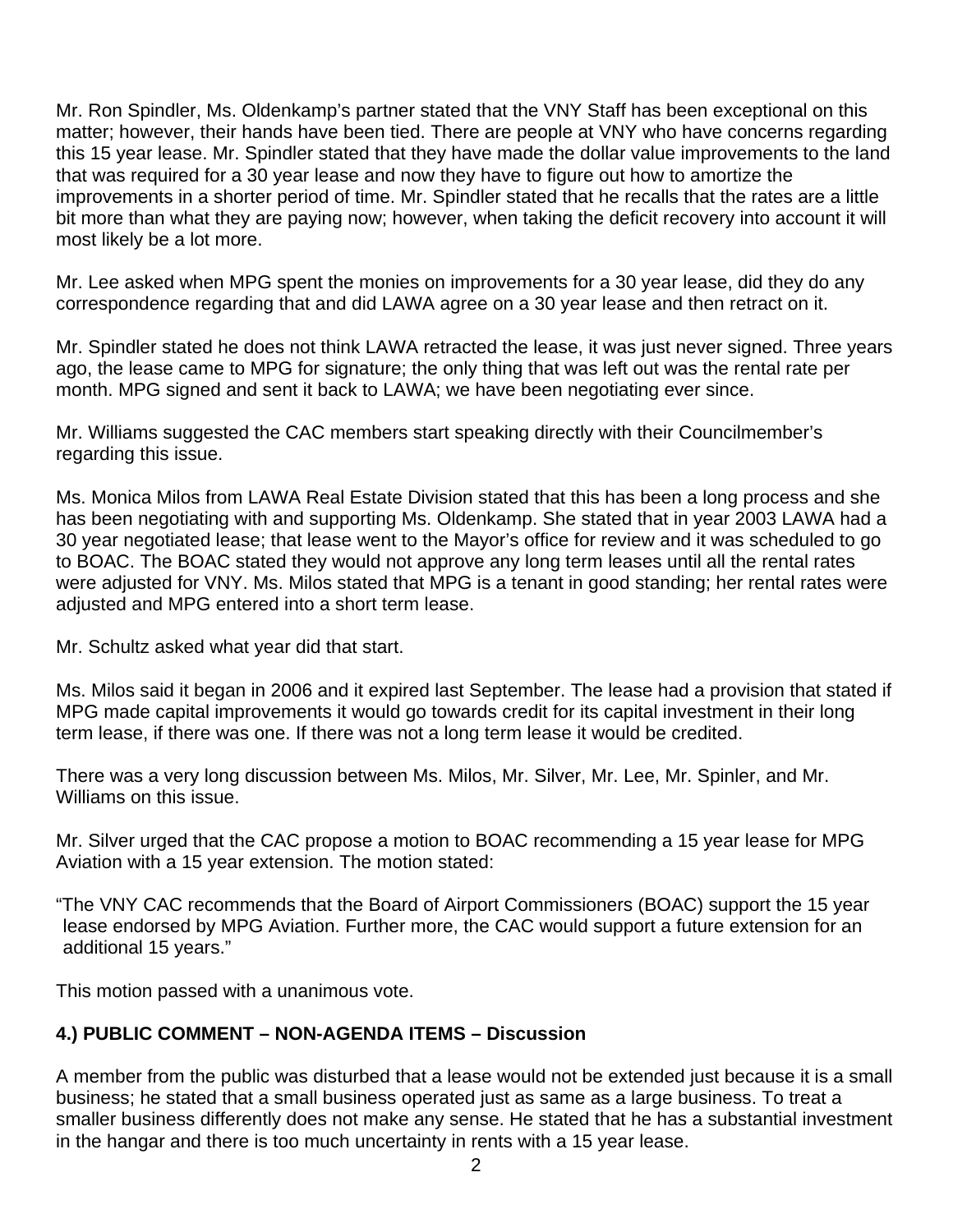Mr. Bill Mouzis from the public stated his research has found cities that have gone to court to assert control over airspace. He said in one case the Court stated: "Cities plagued by excessive noise and safety problems have certain custodial regarding airspace". In examining the 1991 San Francisco versus FAA court case (City and County of San Francisco and FAA, 942 F.2d 1391, 1394 (9<sup>th</sup> Cir. 1991). The 9<sup>th</sup> Circuit Court ruled that the proprietor exception allows municipalities to promulgate reasonable, non arbitrary and non discriminatory regulations of noise and environmental concerns at local levels. Mr. Mouzis said that in fact City Attorney Carmen Trutanich urged LAWA to continue its discussions with the FAA, the community and helicopter operators. Mr. Mouzis mentioned that this is not solely an FAA matter. He stated that the FAA never should have been permitted to make a unilateral decision approving Bull Creek as a designated helicopter route. This was done even as they were admitting in what Mr. Mouzis believes was a side agreement to the LAPD and LAFD that Bull Creek Wash was the least preferred route for noise. It was simply a classic "sweetheart deal" between all three, made without public disclosure or hearings. He believes the courts have ruled that the City has custodial rights relative to excessive noise and safety; they have a duty to act by first scheduling public hearings. This would be a good start in acting in the public's interest.

Mr. Schultz stated that the Chairman wanted to speak about the Helicopter Routes at the previous meeting; however, he was ill. This item will most likely be on the agenda for the month of March.

Mr. Rodine from the public stated that this Council is making recommendations that create a disservice to the aviation community and the entire community. There were two RFP's in year 2002 and 2003 for the "RETLAW" property; he had a client that proposed on both RFP's for 30 year term leases. It is really disappointing to a member of the community that is impacted by the CAC's decision to hear comments that do not address the facts. MPG Aviation has not been told that there is precedent for a 30 year lease. He believes that homework needs to be done when issues like this will be addressed.

Mr. Kenny Ortega from the public congratulated Ms. Birk on her new endeavor. He thanked her on her support and praised her good work at VNY Airport.

# **5.) NEW BUSINESS**

### **A. Air quality and health impacts – Discussion/Action**

This item has been deferred to March.

### **6.) UNFINISHED BUSINESS**

#### **A. FAR Part 150 Study and Part 161 Study status updates. The studies are FAA processes to examine costs/benefits and limitations of airport noise/access restrictions – Discussion/Action**

Ms. Birk stated that Mr. Scott Tatro from LAWA and Mr. Ted Baldwin are here to give the CAC an update. He is HMMH's project manager of the VNY Part 161 and has extensive experience in conducting Part 161 studies. He was project manager for the Naples Airport's Part 161, the first successful Part 161 in the nation.

Mr. Scott Tatro, the Environmental Affairs Officer from the Noise Management Section at LAWA will give a presentation that was given to BOAC at their 02/01/10 meeting. This presentation is an update on the Part 150 and Part 161 Study; the 161 Study presentation was requested by the BOAC; it included the findings, the estimated time line for going forward and the cost estimates. This update to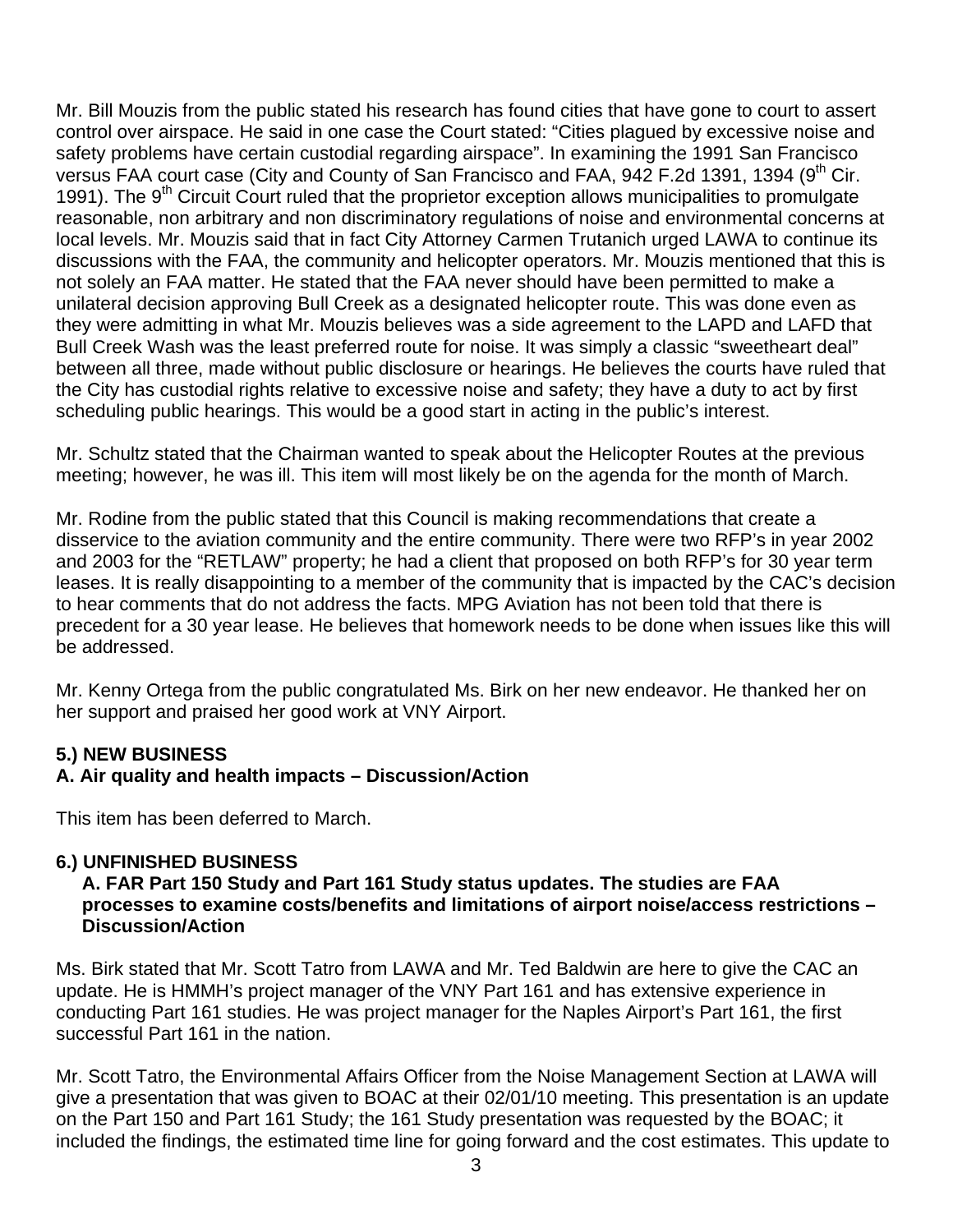the BOAC described processes that they can follow related to noise management; on terms of Part 161 Study it is to impose a noise or access restriction; that was imbedded in the language of the airport noise and capacity act of 1990. Mr. Tatro stated they will provide a summary of the FAA's Record of Approval on the VNY Part 150 study. He had a slide presentation ready for the CAC meeting; he stated that LAWA has a long history of noise management efforts at VNY, starting in the 1970's; the slide describes processes, current and prior actions and pending actions. The processes are Part 150 Study, Part 161 Study and Title 21 Variance; Title 21 Variance means stated noise standards and the state developies go back to the early 80's and are updated again in 1990. Mr. Tatro stated that is where the state defined what the noise impact area is, the 65 CNEL metric, and what the noise measurements the airports must follow. The actions of the noise management efforts at VNY are VNY Curfew, Curfew Extension, Non-Addition Rule, Ongoing Compliance w/Noise Variance, Part 150 Record of Approval. The voluntary measures are: Fly Friendly, helicopter routes, no early turns and noise complaints. The pending actions are: Noisier A/C Phaseout, Part 150 Implementation, Update, Pt. 150 Noise Maps, Part 161 Completion and Full Title 21 Compliance. Mr. Tatro stated that a FAR Part 150 Study is a process designed to reduce the amount of incompatible land uses with an airport's 65 dB CNEL noise contour; it is a voluntary process for airports and is a 2part document consisting of Noise Exposure Maps (baseline and 5-year projections), and a Noise Compatibility Program. Mr. Tatro stated The Part 161 study has been evaluating these 9 proposed restrictions:

- 1. Incentives / disincentives in rental rates
- 2. Incentives / disincentives in landing fees
- 3. Mandatory Fly Friendly Program with fines
- 4. Maximum 77 dBA daytime noise limit
- 5. Limit number of based Stage 3 jets
- 6. Non-emergency jet and helicopter curfew
- 7. Cap or phase out helicopter fleet
- 8. Phase out Stage 2 aircraft in shortest possible time
- 9. Extend existing VNY Curfew to 9AM on Saturday, Sunday, and holidays

He stated that the first 7 measures originated in the Noise Compatibility Plan of the VNY Part 150 Study; they were approved by a prior Board for study. Numbers 8 and 9 were added by City Council in adopting the VNY Master Plan. The Board asked LAWA to pursue a dual-track method to eliminate the noisiest aircraft from VNY. The FAA, in it's Record of Approval of the VNY Part 150 Study, disapproved the first 7 measures for the purposes of Part 150 pending compliance with the Part 161 regulations.

Mr. Tatro stated that ANCA and the Part 161 regulations require that LAWA submit evidence to the FAA that LAWA's applications for restrictions on Stage 3 aircraft comply with these 6 statutory conditions:

- 1. Restriction must be reasonable, nonarbitrary, and nondiscriminatory
- 2. Restriction does not place unreasonable burden on interstate or foreign commerce
- Requires demonstrating that benefits have a reasonable chance of exceeding costs
- 3. Restriction maintains the safe and efficient use of the navigable airspace
- 4. Restriction does not conflict with U.S. laws or regulations
- 5. Restriction does not place unreasonable burden on national aviation system (NAS)
- 6. LAWA has provided adequate opportunity for public comment

Stage 2 restrictions will also have to comply with these conditions as a result of the Naples decision. The burden of proof is on LAWA to show that the Proposed Restrictions are in compliance with these conditions. Mr. Tatro stated that LAWA and HMMH grouped the 9 measures shown in the prior slide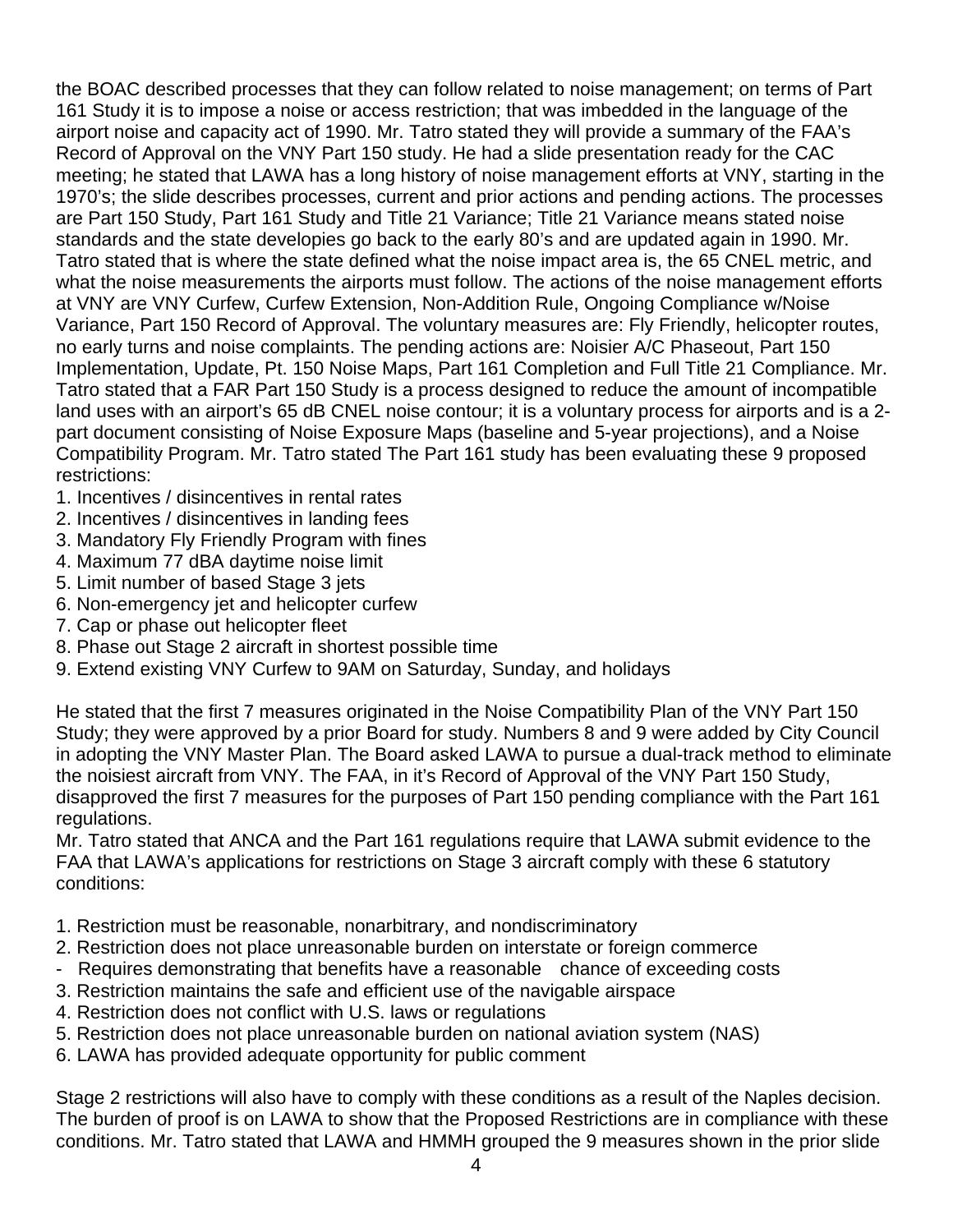into 5 potential separate applications. After extensive and rigorous analyses of the proposed restrictions, HMMH has come back to LAWA and informed us of the findings, by application. The application related to the Stage 1 and 2 ban has a high probability of success as it shows a positive benefits-cost ratio. The FAA considers the measure proposed in the Mandatory Fly Friendly Program application a "beat-the-box" type of restriction which could cause a pilot to potentially commit an unsafe action to avoid exceeding a target decibel level. Their Part 150 Guidance Document states that they will not approve any such measure. Analyses of the measures in the other 3 applications shows that they cannot comply with ANCA's 6 statutory conditions, have a negative benefit-cost ratio, and would largely result in shifting noise to other airports. LAWA cannot claim noise shifted to other airports as a benefit. Mr. Tatro stated that during the May presentation, the Board asked for estimated timeline for implementation of any of the Part 161 measures that may be approved. Upon receipt of the approval notice, LAWA would initiate the CEQA analysis of the proposed ordinance. This would take an estimated 3-4 months to begin the process, and another 1 to 1½ years to complete the CEQA process. We estimate that it will take up to an additional year for BOAC and City Council approval of any ordinance and it is possible that it could take an additional 4 to 6 years to resolve any litigation and FAA enforcement actions. The amount LAWA spent to date on the VNY project is just under \$3.6 million. The estimated cost of moving forward is shown per application. The estimated cost of moving forward with the Stage 1 & 2 ban includes estimated costs for CEQA analysis of the ordinance. The estimated costs for the other 4 applications does not include CEQA related costs since the analyses show these applications are unlikely to be approved by the FAA if submitted. Mr. Tatro stated that staff recommends that LAWA do the following next steps:

- Brief VNY CAC on Part 161 Findings
- Return to BOAC with Recommendations
- Pursue program improvements to the voluntary Fly Friendly Program to increase compliance
- Implement VNY Noisier Aircraft Phase-out Ordinance upon Council approval
- Monitor Congressional passage of FAA Reauthorization
- Update Part 150 Noise Exposure Maps (NEMs)
- Consider soundproofing to updated Part 150 NEMs as Federal Funds available
- Analyze costs and benefits of implementing other approved Part 150 measures
- Achieve compliance with Title 21 requirements

Mr. Ted Baldwin stated that he is very happy with the progress made in the 161 process. He mentioned that LAWA has spent half as much as Burbank Airport. The FAA notified LAWA in writing that a version of the phaseout that exempted Stage 3 and 4 aircraft would be grandfathered, since it was based on a June 1990 Board resolution initiating the phaseout proposal. The letter said that we are eligible for a grandfather under Part 161 of the phaseout and if LAWA made some minor modifications to the wording it would ensure that it is grandfathered. Mr. Baldwin noted some major milestones since the 1990's.

1990: BOAC resolution proposes "non-addition rule," one-hour curfew extension, and noisier aircraft phaseout

2003: Part 150 proposes Part 161 for seven restrictions

2005: HMMH receives notice-to-proceed on Part 161 study

2006: City Council / Mayor approve VNY Master Plan with additional Part 161 alternatives – including phaseout

2006: BOAC resolution readopts noisier aircraft phaseout

Directs staff to pursue phaseout on a "dual track"

2009: FAA recognizes phaseout's P. 161 grandfather status

2009: LAWA completes EIR for grandfathered phaseout

Recommends City Council adopt grandfathered phaseout

2009: HMMH completes first round benefit-cost analyses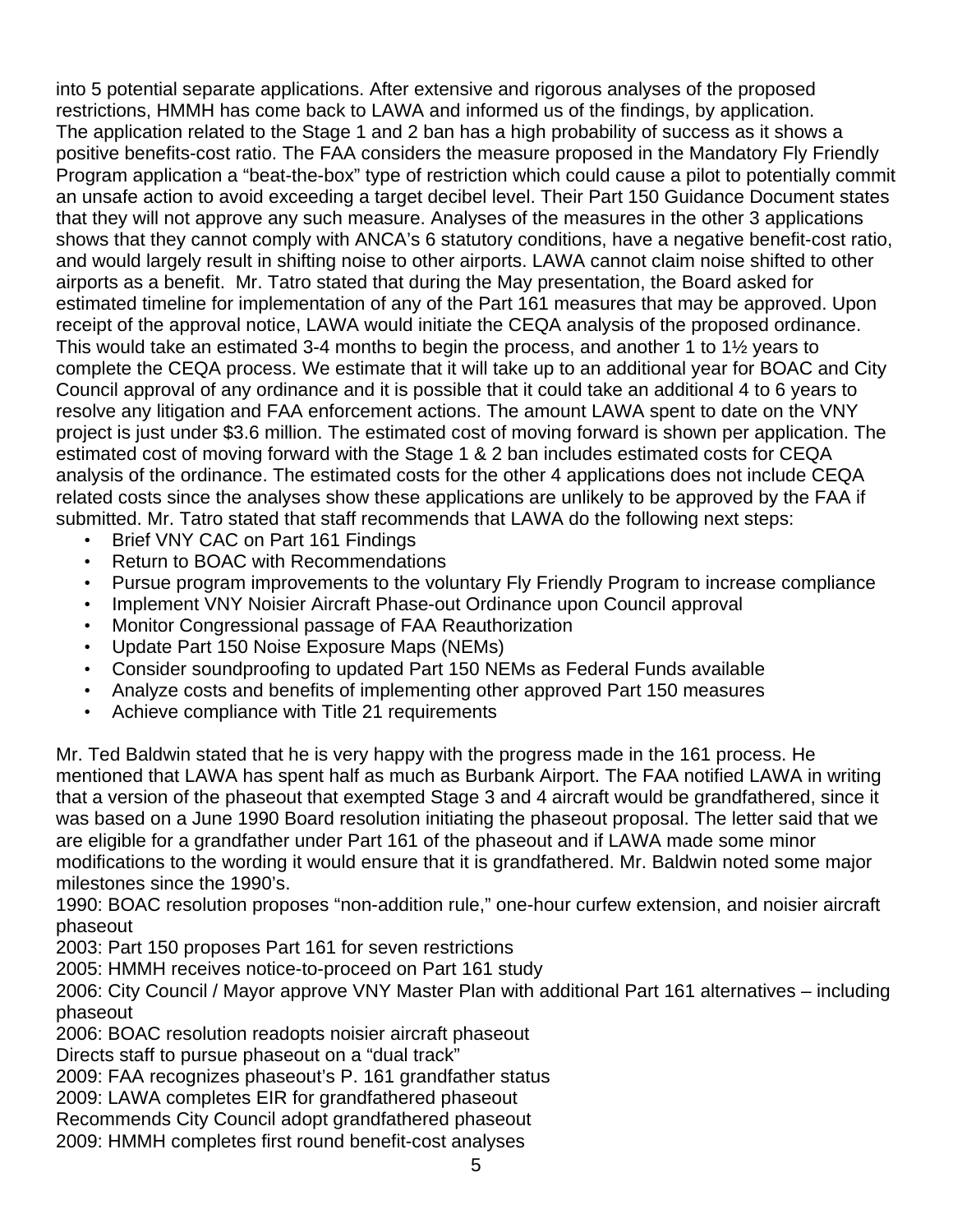2009: HMMH completes first draft Part 161 submission 2/3/2010: City Council Trade Commerce and Tourism Committee scheduled to consider grandfathered phaseout.

Mr. Baldwin repeated the list of Proposed Part 161 Alternatives.

Mr. Baldwin talked about the major provisions in the grandfather phaseout. He stated that the ultimate limit is 77Dba; which is the same as the Stage 2 (noisier aircraft) non-addition rule. In order to be grandfathered LAWA had to exempt Stage 3 and 4 aircraft, government and emergency operations. What greatly reduced the economic impact in these proposals were provisions to allow operators to bring in aircraft with major maintenance needs. Other exemptions were historic aircraft first flown prior to 1950, former military aircraft first flown after 1949 until 1/1/16 and the BOAC will review historic exemptions every 10 years. Mr. Baldwin stated that Part 161 Alternatives Fall into Five Groups; the first group is Noisier aircraft - Draft submission complete and it consists of Stage 1 and 2 ban, noise-based rental rates, noise-based landing fees, 77-dBA daytime departure limit, grandfathered Stage 1 and 2 phaseout, Noisier aircraft phaseout and St. 1 and 2 fixed-wing / St. 1 helicopter ban. Mr. Baldwin mentioned that the first four alternatives are Part 150 study recommendations and the other three alternatives were added to comply with Part 161. The second group is related to curfews and they are full non-emergency curfew and extend curfew to 9 a.m. Saturdays, Sundays, and holidays. The third group is helicopters and they are Cap helicopter operations and phaseout helicopter operations. Mr. Baldwin mentioned that the Stage 2 helicopter is a quiet helicopter; if you have a Stage 2 helicopter you are meeting the highest standard. The last two groups are fines for violation of "fly-friendly" program and the Stage 3 non-addition rule.

Mr. Baldwin gave the CAC the Estimated Net Present Value of Benefits and Costs of Grandfathered Stage 1 and 2 Ban, Noisier Aircraft Phaseout, and Related Part 161 Alternatives.

Grandfathered Phaseout EIR \$1.4 M Noisier Aircraft Phaseout EIR \$1.2 M Stage 1 and 2 Ban Part  $161$  \$6.1 M Noise-Based Rental Rates Part 161 \$6.1 M Noise-Based Landing Fee art 161 \$5.9 M 77 dBA Daytime Lmax Part 161 \$5.9 M St. 1 and 2 Fixed-Wing & St. 1 Helicopter Ban Part 161 \$6.1 M

Mr. Baldwin stated the benefits and Costs of Other Part 161 Alternatives:

Full non-emergency curfew – costs exceed benefits

Costs to jet operators alone: \$13.5M

Estimated benefit associated with all night operations: \$8.6 M

Extend curfew to 9 a.m. Saturdays, Sundays, and holidays

No effect on CNEL (so no benefit), because it is likely operations and noise would simply shift to other daytime hours

Cap or phaseout helicopter operations

No benefit by FAA "accounting practice," because operations and noise would shift to other airports Fines for violation of "fly-friendly" program

Program has been highly successful; 2.2 dB average improvement

FAA considers this type of rule "unsafe" and is unlikely to approve

Recommend adopting lower targets and continuing voluntary effort

Stage 3 non-addition rule

No benefit by FAA "accounting practice," because operations and noise would shift to other airports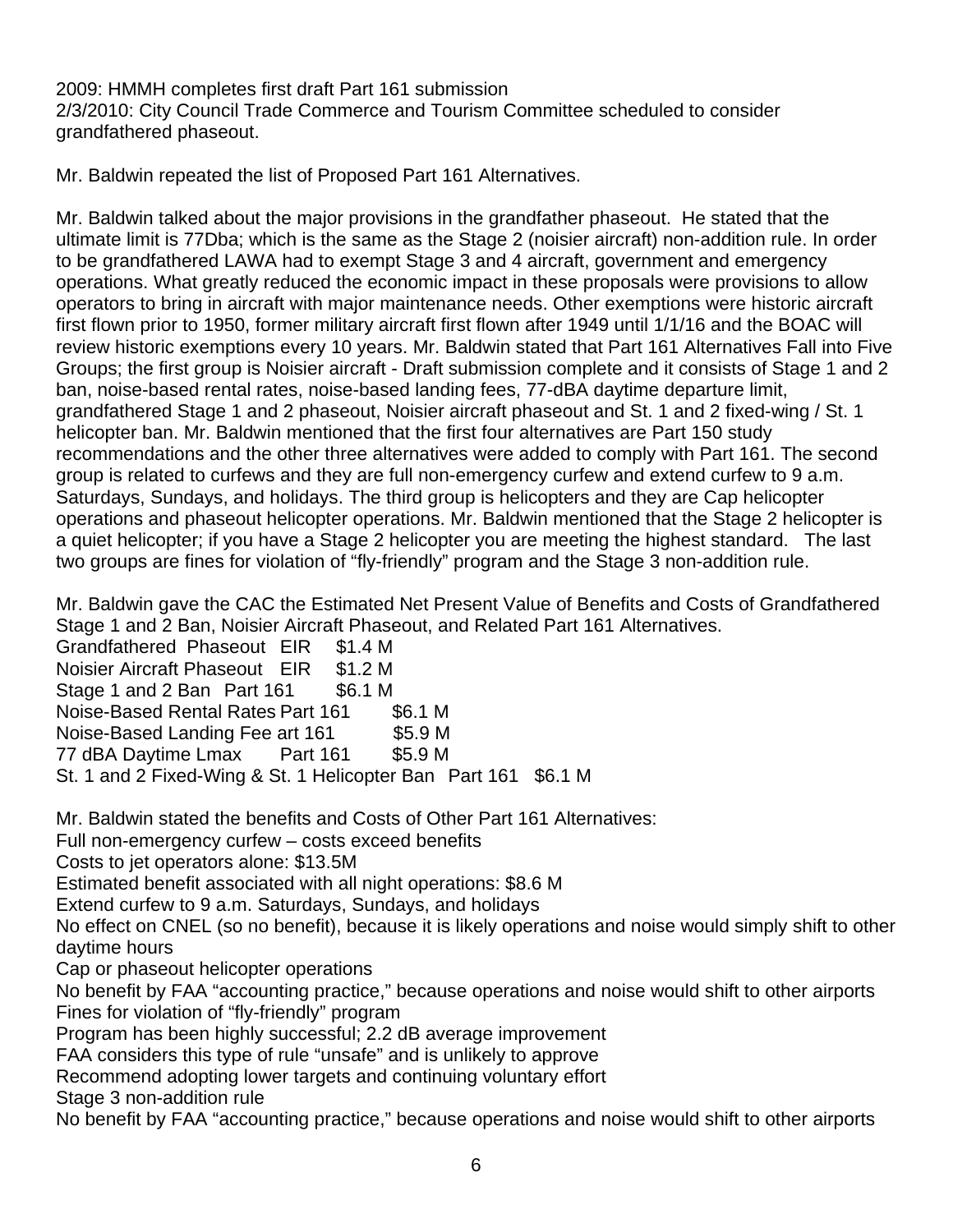Mr. Baldwin stated the Potential Part 161 Statutory Condition Issues. Burbank Airport decision indicates FAA will apply conditions in a highly demanding fashion, the FAA recognition of Stage 1 and 2 phaseout's grandfather status suggests absence of statutory concerns for that rule. Curfew and helicopter options, and Stage 3 non-addition would likely fail "burden on commerce" test because costs benefits. Jet and helicopter curfew, helicopter cap or phaseout, and Stage 3 non-addition would likely fail "nondiscriminatory" test because rules are based on non-noise characteristics. Burbank ruling suggests FAA is likely to find diversions under curfew, helicopter cap or phaseout, and Stage 3 non-addition would "interfere with safe and efficient use of airspace" and create "undue burden on national aviation system". Burbank and Naples rulings suggest that FAA would consider Fly Friendly restrictions with fines "arbitrary and unreasonable" because of success of voluntary program.

Mr. Silver asked for a summary on commerce and interstate commerce.

Mr. Baldwin stated that the FAA in Part 161 elaborated one of the conditions has to demonstrate that there is a reasonable expectation that their benefits will exceed the costs.

Mr. Williams stated the issue of commerce is impacted positively and negatively by an airport; by the type of noise they put out and by the type of business they bring in. The impact of the business coming in is essentially valued within the rules of being structurally set up. The negative impact that the aircraft have on the community outside of that is not adequately considered. Mr. Williams stated the Congress has to look further than the 65Db and that would drastically alter the numbers Mr. Baldwin in stating.

Mr. Silver referred to page seven on the slide presentation and talked about the Costs of Grandfathered Stage 1 and 2 Ban and the actual money amount. He stated that kind of language suggests that there are some standards that have to be met. He believes the actual amount is not relevant.

Mr. Baldwin stated that is good news because these are all numbers that are greater than zero.

Mr. Silver stated that it doesn't matter because it is not a criterion they are going to evaluate. There are no rules in those guidelines that say you have to meet an x amount of millions.

Mr. Baldwin stated that the benefits have to be greater than the costs and those are.

There was a lengthy discussion regarding this matter between Mr. Baldwin, Mr. Jackson, Mr. Merkin and Mr. Williams.

Mr. Jim Bickhart on behalf of the Mayor's office thanked everyone on the team, all the consultants and LAWA for the great work they have done on this project. He also thanked the CAC members and especially Mr. Williams who as a member of the community in the 1990's pursued the phase-out project. Mr. Bickhart congratulated the CAC and the members of the community for making this an action of the entire City of Los Angeles.

### **B. VNY/CAC Vacancies – Discussion/Action**

Mr. Jackson stated there are four vacancies on the CAC and he is working with three Councilmember's. He also mentioned that Councilmember Krekorian may have an appointee next month.